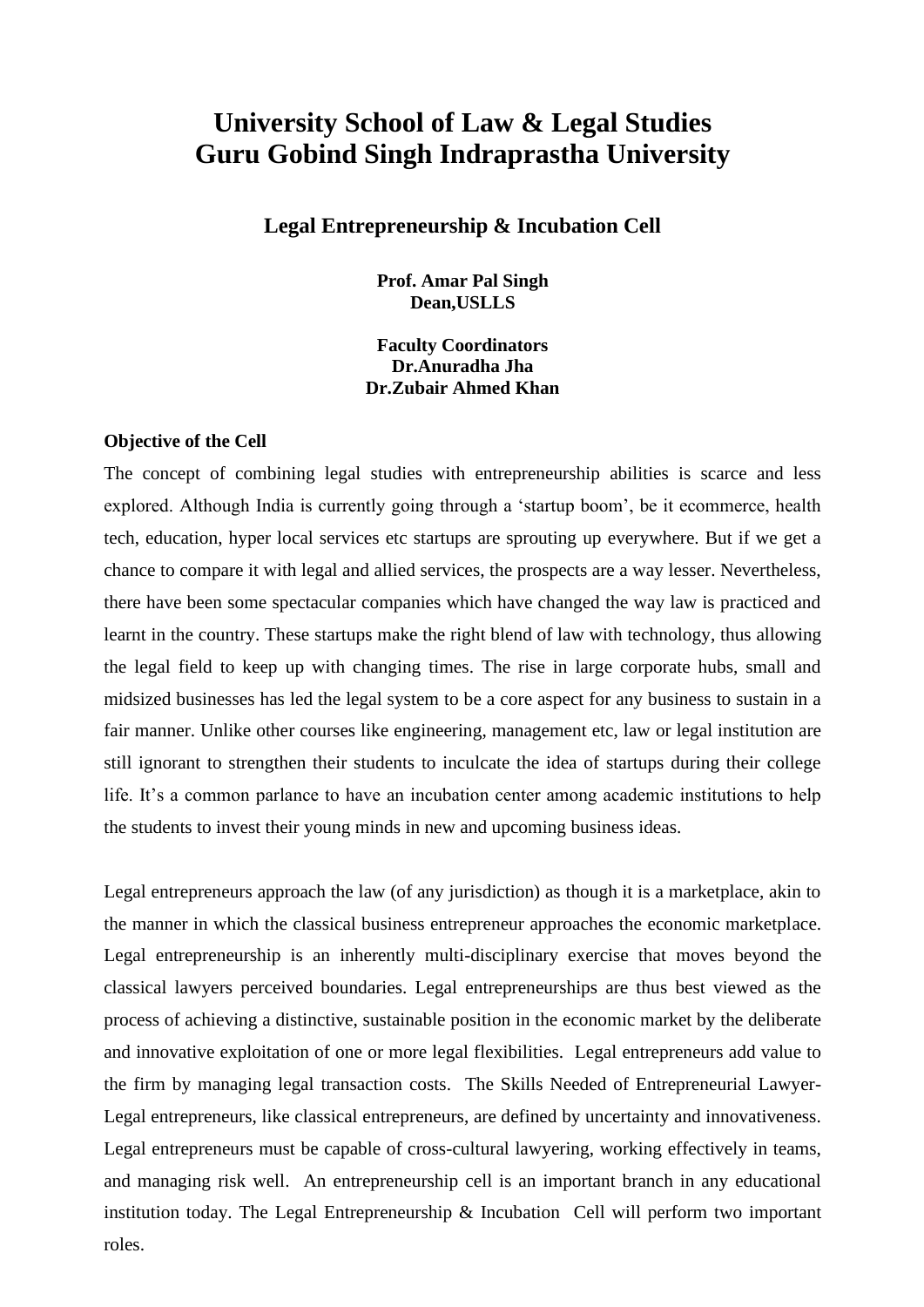- Firstly, it shall act as a think tank to devise new ways to amalgamate legal education with entrepreneurial training.
- Secondly, it shall ensure that the ways devised by it are implemented effectively so as to produce the desired result.
- Thirdly, it shall ensure smooth introduction of entrepreneurial education into the law school curriculum and make appropriate strategy for the same. The strategy shall be revised from time to time.
- Fourthly, the cell shall fill the gap between planning and implementation of the entrepreneurial training of law students.

#### **Instruments of Entrepreneurial training:**

Given below is the list (non-exhaustive) of instruments that the cell shall employ to fulfil the aforementioned responsibilities:

#### **Seminars/webinars:**

Entrepreneurial skills are, till date, not seen an important component of legal education. There is little awareness among the legal education industry, including academicians, existing students and aspiring students. The cell shall organize seminars/webinars for law students in order to enlighten them about the importance of learning entrepreneurial skills along with core legal subjects. It shall involve addresses by members of legal profession who have taken innovative steps in their legal careers from entrepreneurship point of view. The cell also develop scholarly literature in handbook booklets ,edited book and pamphlets for social outreach for common mass & legal literacy for doing business.

#### **Learning Outcome -**

The students will able to –

- 1. Preparing student for start-ups lawyer
- 2. Familiarizing regulatory bodies
- 3. Establishing and financing business from legal perspective
- 4. Capacity building programmes for Dispute Resolution
- 5. Training for Legal Entity formation
- 6. Exposure to technical & practical issues related to IP Law, FDI, Tax Law, Competition Law, Real Estate Law, Banking Law,etc
- 7. Risk Mitigation and Corporate Governance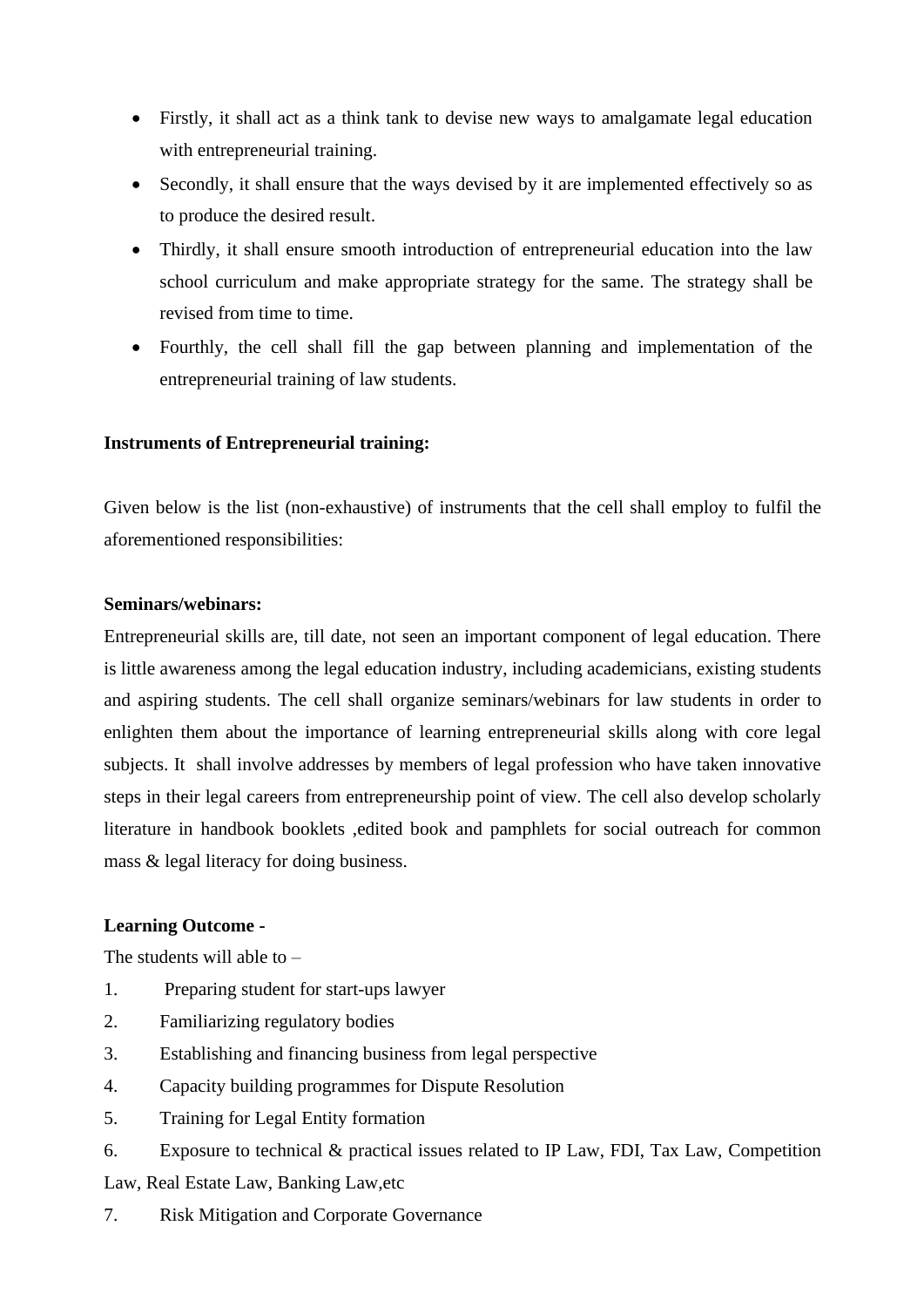#### **Road Map of the Legal Entrepreneurship & Incubation Cell, USLLS**

- 1. Webinar on Law and Economics- Its interdisciplinary approach
- 2. IPR and Innovation related Workshops for law students and learners of other disciplines
- 3. Economians (Just a minute competition)
- 4. Ecoquest Essay writing competition
- 5. Business Plan E- Competition (for exploring starts up in legal field)
- 6. Mentorship and Entrepreneurship Training Certification Course Program for beginners.

7. A 'Present your Startup Idea' Competition - Individuals and teams present a viable startup idea and pitch it to a panel of judges.

8. A Startup Idea Portal - Simple open google form where people submit their Startup Idea, Describe it. We can connect with those whose ideas are best each month.

9. An Advisory Board - We bring in people from entrepreneurship (Startup founders, Investors, Professors) to be part of our Advisory Board. Then when our students form a good startup, we set up their meeting with the relevant person on the board to advise them.

10. Knowledge Base on Social Media - To educate students about do's and dont's of entrepreneurship, our social media team will post tips and tricks on our pages.

11. Hosting industry experts , Professors , Government representatives , research scholars ,to hold case study presentations, storytelling by panelists , Round table discussions & deliberations.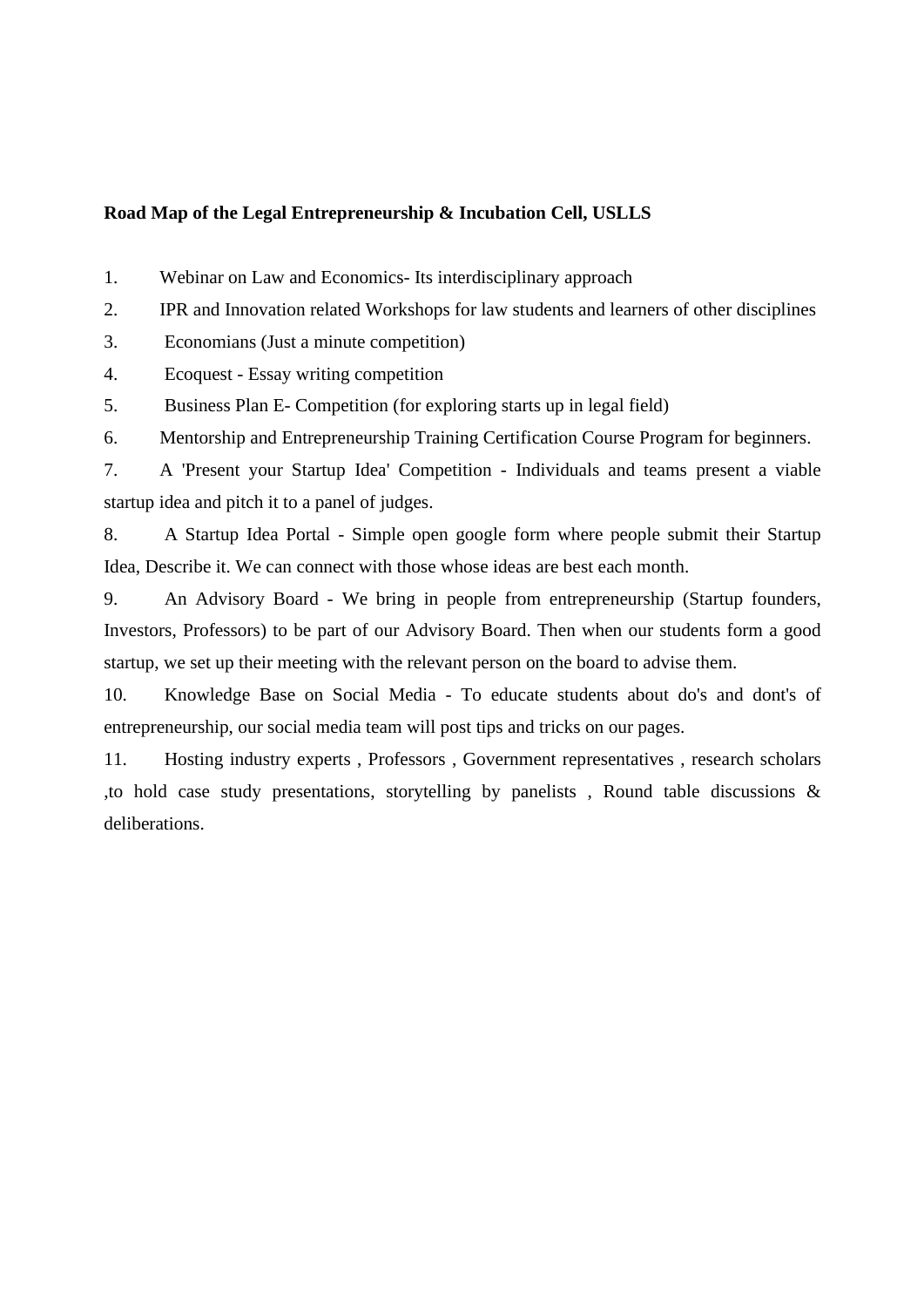#### **Report on Webinar on Legal Entrepreneurship in New India on 28th July, 2021 organized by Legal Entrepreneurship & Incubation Cell, USLLS, GGSIPU.**

"The success of the young entrepreneur will be the key to India's transformation in the new millennium." ― Dhirubhai Ambani.

This should be the true essence behind living in the era of entrepreneurship for self-reliant India, on 28th July, 2021 the Legal Entrepreneurship & Incubation Cell of University School of Law and Legal & Studies, GGSIPU conducted a National Webinar on the topic "Legal Entrepreneurship in New India" under the leadership of Prof. Mahesh Verma, Honorable Vice-Chancellor, GGSIPU, Mr.Ravi Dadhich, Registrar, Prof. Amar Pal Singh,Dean USLLS,GGSIPU , Dr.Anuradha Jha & Dr.Zubair Ahmed Khan ( faculty coordinators). The event was graced the presence of esteemed speakers Dr. Pavan Duggal( The event showed remarkable response from the attendees, as there were more than three hundred participants International Cyber Expert, Advocate Supreme Court of India), Dr.Meenal Sharma Jagtap, Joint Director at NILERD, Niti Aayog, Government of India and Mr. Tanuj Kalia, CEO & Founder of Lawctopus.

The webinar was organized with over more than 360 participants on zoom meeting and also through the YouTube live stream. Dr. Paval Duggal emphasized upon the fact that the growth of electronic commerce has created the need for vibrant and effective regulatory mechanisms, which would strengthen the legal infrastructure that is crucial to the success of electronic commerce. He explained the significance of entrepreneurship by considering it as the need of hour for sustainability. He also discussed about significance and challenges associated with cyber law for an entrepreneur in this digital age. It is important to understand the basic nuances of Artificial intelligence, internet of things and blockchain technology for a modern legal entrepreneur. He also discussed about significance of cyber resilience for legal entrepreneurship. Dr. Meenal Sharma Jagtap shared her views on entrepreneurship in business friendly environment and what is the nature of innovation and important features required for successful entrepreneur. She discussed about significance of transparency, productive efficiency and experimental required for legal entrepreneurship. It is important that budding lawyers and law firms must acquire augmented skills with respect to modern technology, forensic science, data analytics and other data managerial skills for a prospering career. Mr Tanuj kalia shared his own personal experience and success by creating universal portal in the form of Lawctopus. He said that entrepreneurship is serious profession and it can explore multiple potential for any innovator or budding law graduate. He discussed the different issue of competition and challenges in shaping the future of start-up. Apart from financial issues, motivation, sense of responsibility and team work are also essential to face any type of adversity before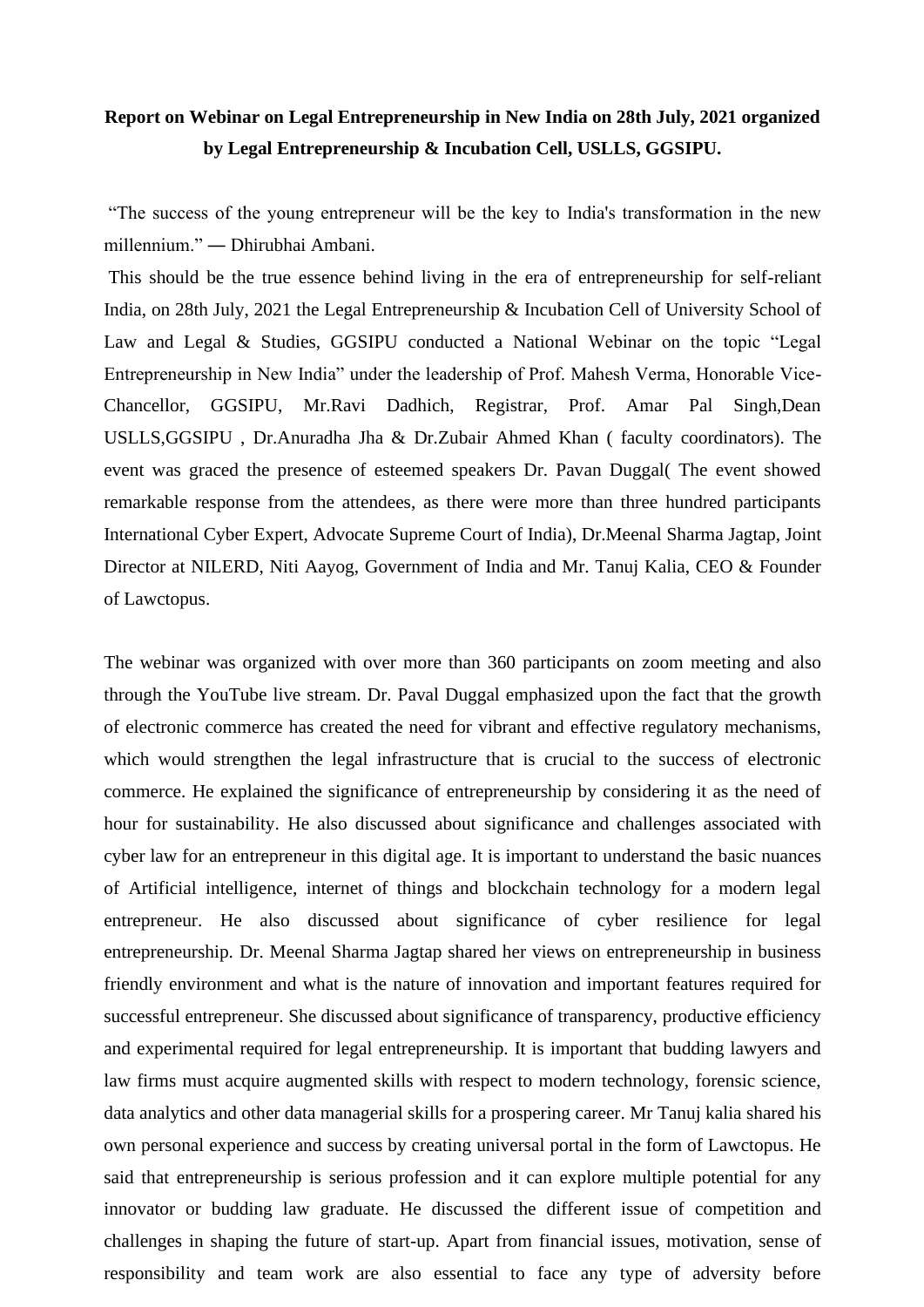entrepreneurship. Lastly, in denouement it can be concluded that the event was not only a great success but a stepping stone towards the changing technicalities in legal field.



Media coverage for our event –

1.https://www.aninews.in/news/national/general-news/ggsipus-law-departmentconducts-

webinar-on-legal-entrepreneurship-in-new-india20210731160644/

2.https://in.news.yahoo.com/ggsipus-law-department-conducts-

webinar103856982.html?guccounter=1&guce\_referrer=aHR0cHM6Ly93d3cuZ29vZ2xlLmNvb

S 8&guce\_referrer\_sig=AQAAANeqmgJOwAbvZXNE4\_ZxBNvMKE1CCwFKIFibzYZzVeL

mOh9RDIyvDFDMd4v\_I23qGMCNbEbrQAWCW4zkWmavFlcfrT01r1we1ig0bf7y4qVSO

73oaydZlekMF\_DCFh3Jr9q8uzKqI7ujnyv7EBJ\_sketvsPsmlPHUSm0dsllLn8w

3. https://www.google.com/amp/s/www.zee5.com/zee5news/ggsipus-law-departmentconductswebinar-on-legal-entrepreneurship-in-new-india/amp

4.https://www.newkerala.com/news/2021/108216.ht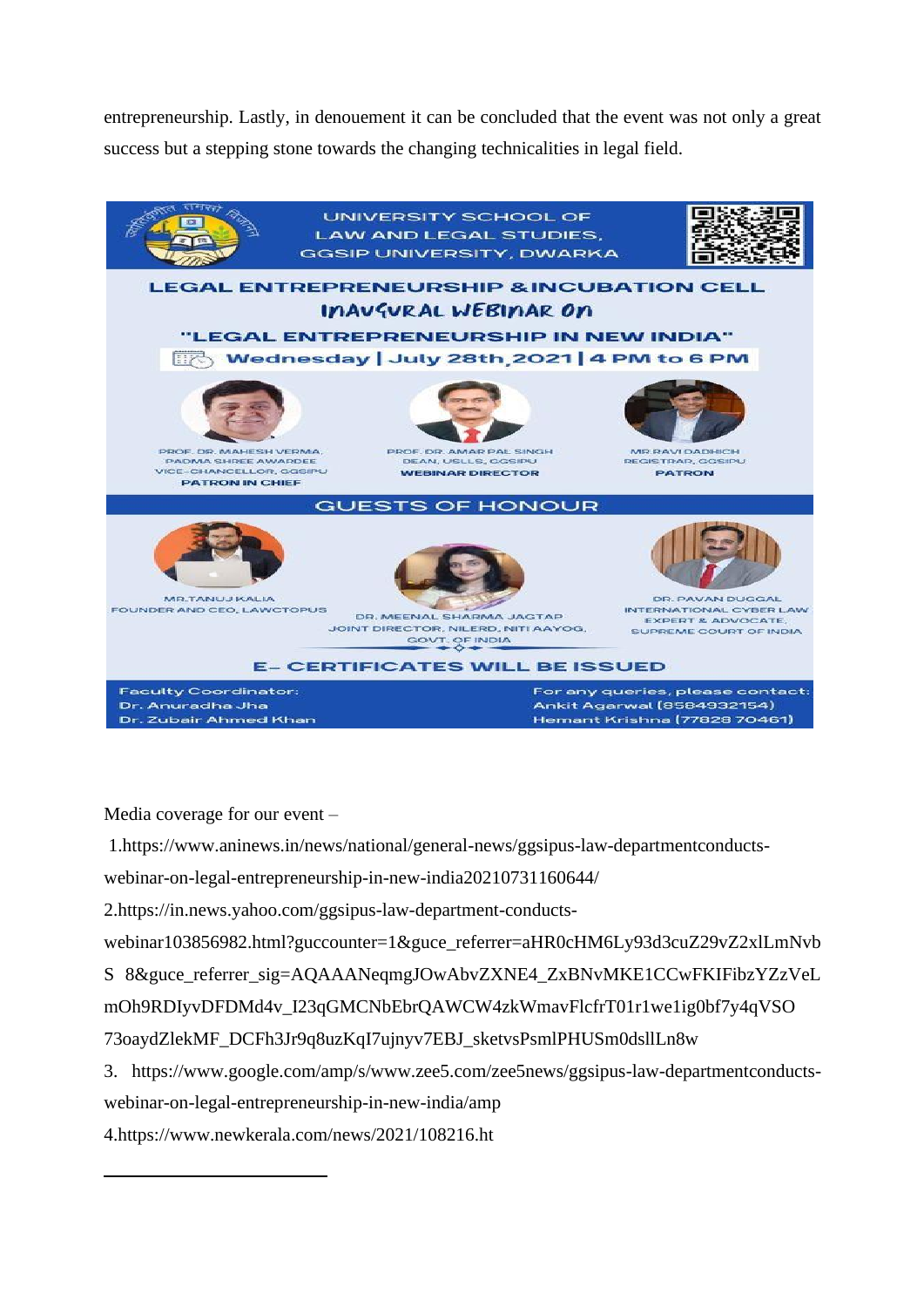### **AlumniTalk by LEIC: In Conversation with Rohan Shridhar& Ashish Bhardwaj on 2nd October,2021**

This event is a candid conversation with two of the esteemed alumni of Guru Gobind Singh Indraprastha University where they reflect on their journeys this far and share their experiences. We talk about Entrepreneurship, MBA after law, foreign LLM and many more topics in the course of the conversation. This session graces the esteemed presence of Mr. Rohan Shridhar, Co-Founder of Terra Economics and Analytics Lab (TEAL) & Mr. Ashish Bhardwaj, Business Legal Partner at Searce on 2nd October 2021.

#### **Key Points of Discussion with Mr. Ashish Bhardwaj:**

- 1. Business Legal partner: Translate the legal object into business decisions.
- 2. MBA isbasically applied economics. IIM being a university grants MBA degrees and other institutes like MDI Gurgaon give diplomas.
- 3. MPA/MDI, Gurgaon: Its focus is on placements, one works 20 hours a day, things are changing, not in the campus but in the corporate world.
- 4. Market Research Club of MDI Gurgaon: Good for networking. Research methods where they won't let the participants know they are being researched.
- 5. Law firm: It is a business, you need business and management skills. MBA teaches how to scale a business, but you learn how to start a business yourself.
- 6. On how to get Clients: Networking brings the client into the building, how you charm him gets you his business and delivery and performance help retain him for future and then word of mouth spreads. It matters where it is set up, and how you are building the rapport, when you don't have a mentor/senior. In case you don't know the work, hire someone who knows.
- 7. On building your firm: Do hard work and people will know as word of mouth will spread, don't repeat the same mistakes.
- 8. Everyone is supposed to be engineer in this country, took PCM in 11th. Left that and took arts with economics and maths in  $12<sup>th</sup>$ . Elementary education of all subjects including Liberal Arts is important but it does not affect what one decides to do in future.
- 9. Habits: If you need them, you build them. When you don't need one, you drop it.
- 10. MBA from Foreign Country: Curriculum almost same everywhere. If you have money, then do it. If you don't, there isn't much difference. Always seek learning.
- 11. Example of the shop owners in rural and urban areas Rural shop-owners act distinctly different from urban counterparts.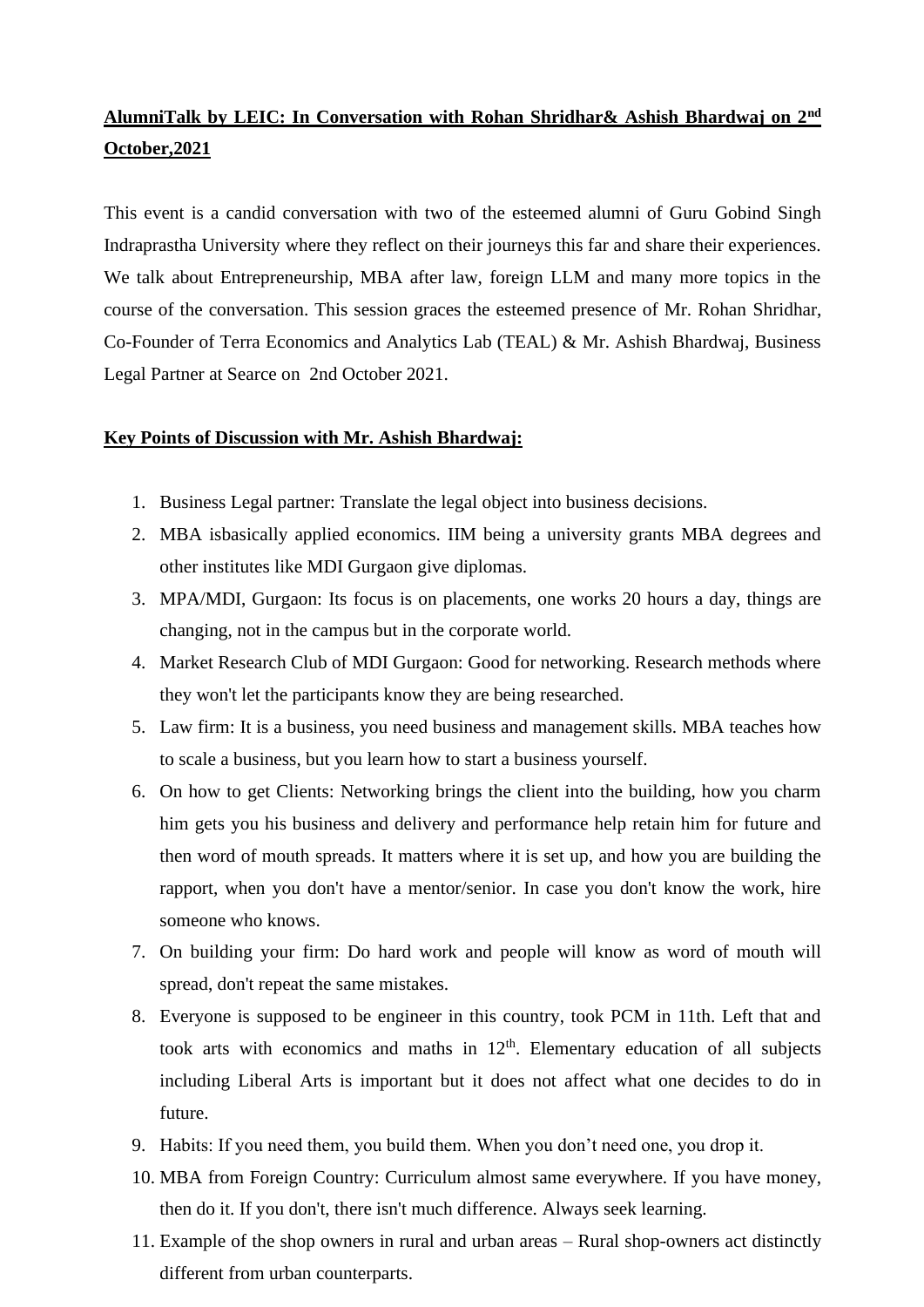12. Everybody ends up making the amount of money they need at the end. Don't stress over it.

#### **Key Points of Discussion with Mr. Rohan Shridhar**:

- TEAL: Bridges the real estate information gap; Governmenthas also made some effort to digitize property and housing transactions; TEAL, in three years, has spread to 24 cities and 40 million addresses. It has set up an end to end closing platform where all details relating to a property, say its Title validity and valuation, may be easily searched.
- Idea of TEAL and Teaming up with Kshitij, Co-founder: Co-incidentally both worked at a time in different positions in IDFC institute, seed sown in the walks/jogs together. Things just randomly happen at that time, but now they seem like they were meant to happen.
- Should you Leave your job or not?:He had a financially well family, so he took the risk, uberian lottery: you cannot control, you are born with it. He gave the examples of the Wright brothers who built planes as a hobby while holding a simple job. Referred to book - The house that Jack ma built. There is No right or wrong answer, it depends on the circumstances and nature of the person.
- Many CEOs of major companies are either Law school or MBA school graduates.
- Work at Law Firms: Due diligence and research work is there till you reach the partner level, you just have to do it. But a lot depends on the partner you are working under and the area you are working in.
- How did he get into major law firms: Networking is highly important. The difference between our school and the top ones is the placement cell. Still nepotism in the law world. You get internships, impress the people there, make your network and maybe you get a job.
- How much does school education matter: If you want to do something, education hardly matters as long as you know basic mathsand things about how society works and some narrationalhistory and applied economics.
- Our schools currently don't teach people what needs to be taught.
- Billions of dollars are being invested into Ed-techs because of the fundamental gap between what is taught and what is required.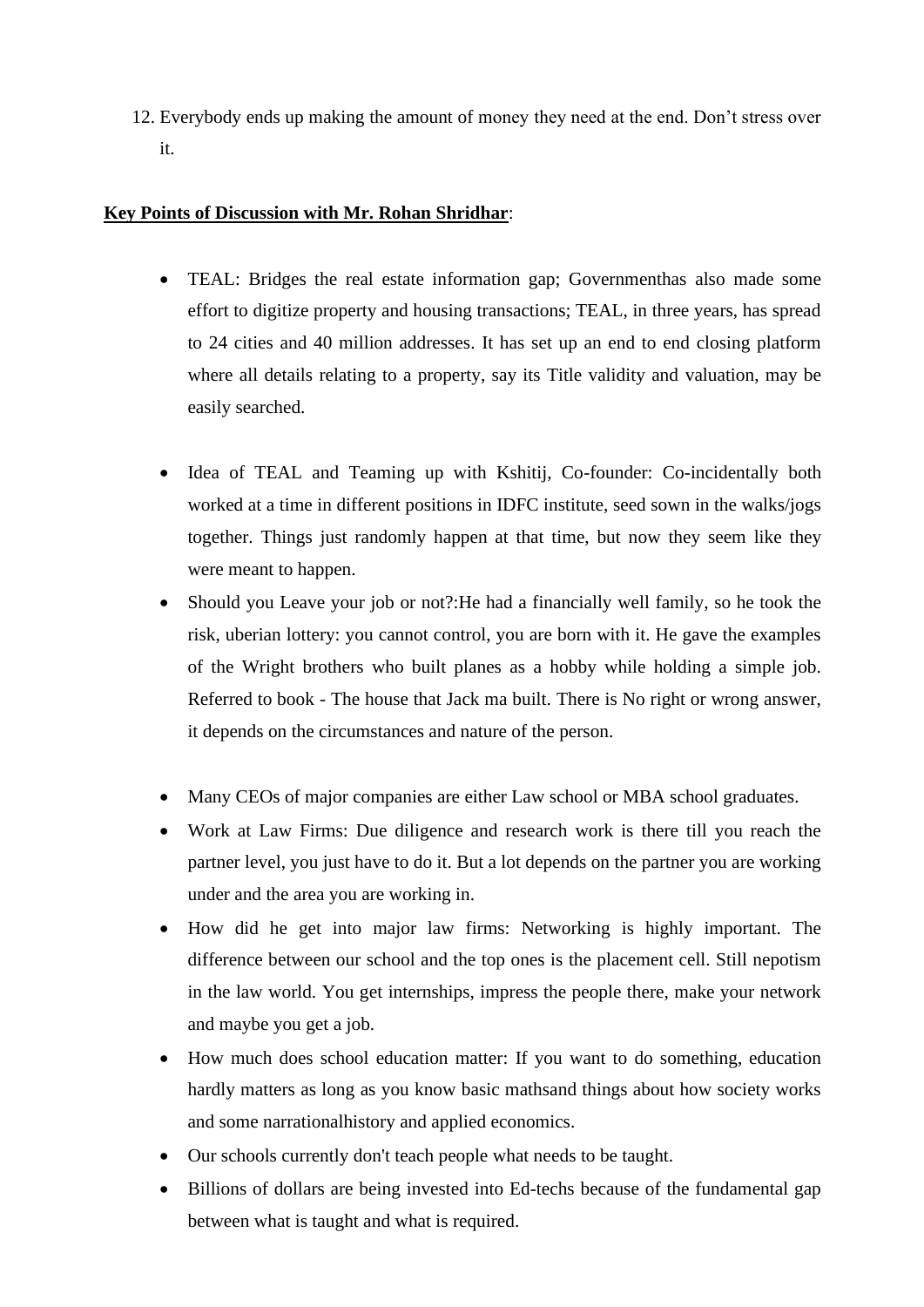- US life: Indian campuses are an extension of high school. In US Georgetown, there is No pressure of attendance. Feedback from students to professors has a significant weight. Exams are fairly competitive, and in illustration form. Campus life is easygoing and social.
- Law firm and Criminal litigation side by side: Doubt it. No time.
- 3 skills required for entrepreneurship: People person, Expert salesman, able to take risks and live with that constant anxiety. Law is a practical course and things we learn in it do help us in all ventures, including this entrepreneurial venture. It specifically helped with the fundraiser, understanding term negotiations, employee agreements etc.

The event was attended by 80+ students of GGSIPU and was an insightful and entertaining one.

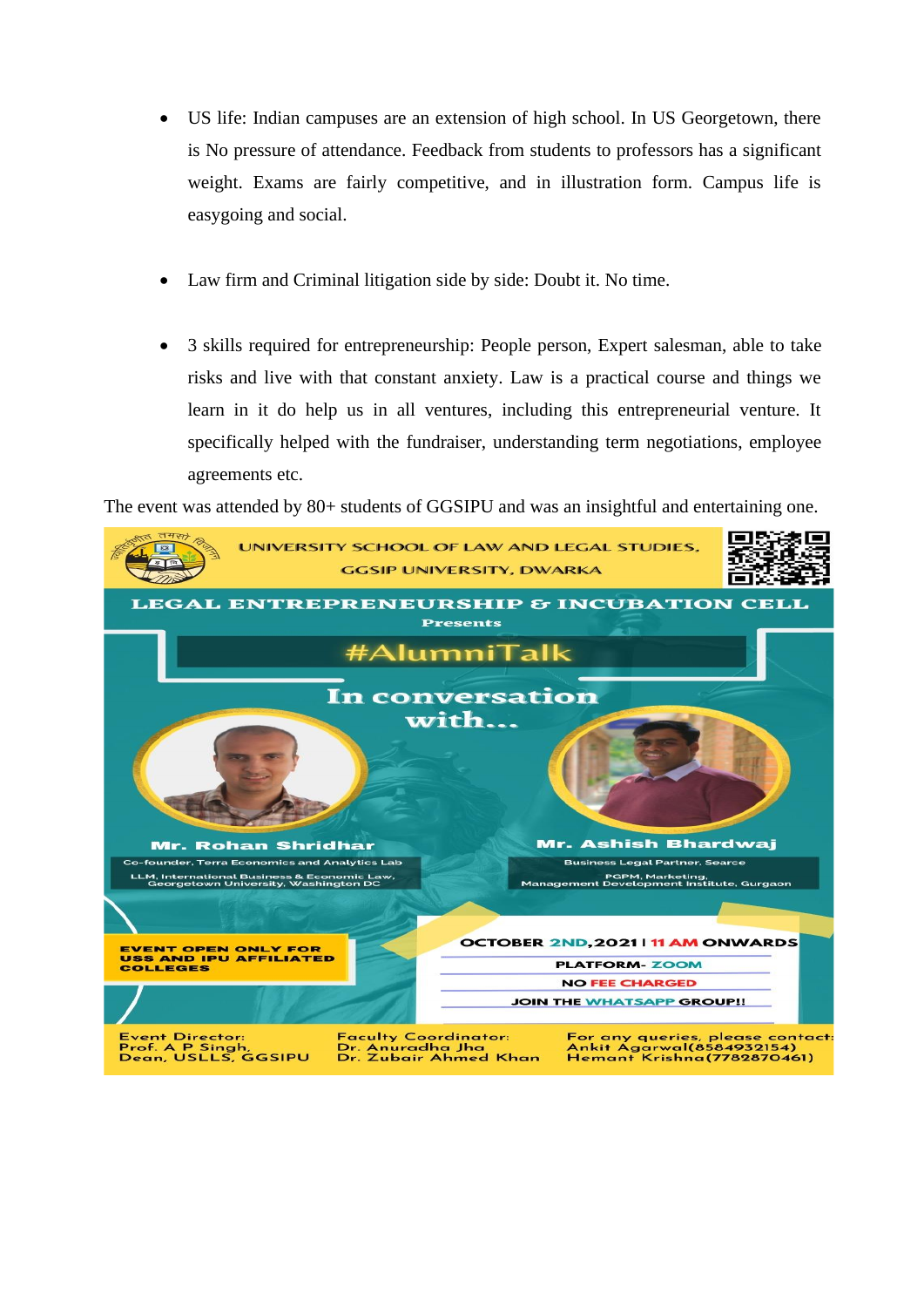#### **Conference on "Roadmap of law in New India's Development" on 22nd November,2021**

The students of second year of BA LLB batch organized a national conference on 22 November 2021 on the theme 'Roadmap of law in new India's development'. A call for papers was posted on various online platforms in October for calling research papers for presentation during the conference on various sub themes that included cryptocurrency, digital economy and backing sector reforms. The submissions received were reviewed by the reviewing committee and out of many, 6 were selected to be presented in the conference. As our judges, we had two PhD scholars of our esteemed university. They listened to the presentations, interjected the presenters and marked them according.It was conducted under the esteemed guidance of our faculty coordinator Dr Anuradha Jha.

The event was successfully conducted as well as successfully concluded. All the presenters were provided with the certificate for their presentation, all the participants were given their certificate of attendance and all the winners were provided with their awarding certificate at the end of the event within reasonable time without any delays.

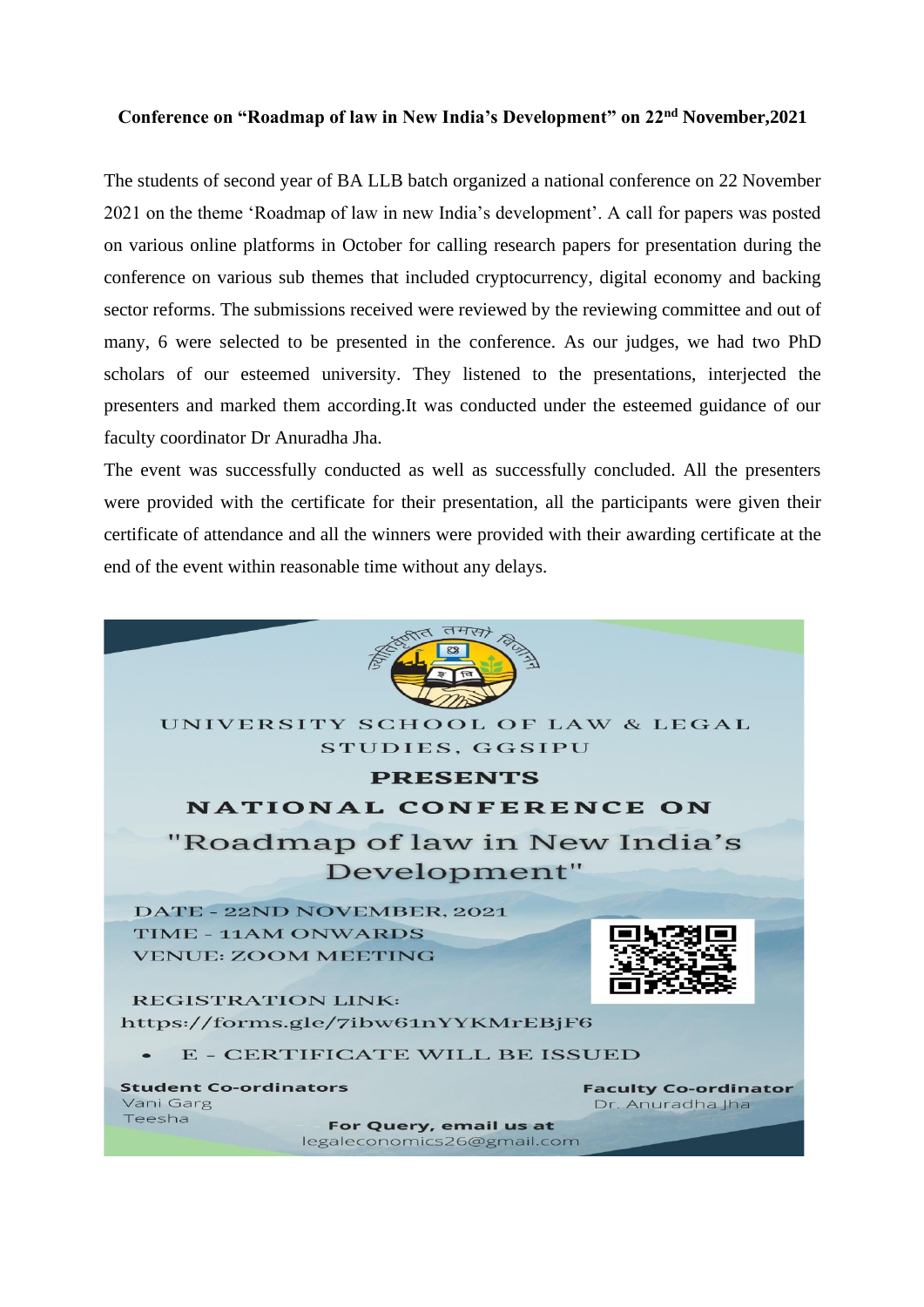#### **National Webinar on Law & Economics ( 6th March,2022)**

LEIC, USLLS organized a National Webinar on Law & Economics, Legal Entrepreneurship and Incubation Cell, USLLS, GGSIPU on 6th March 2022. Please find important details related to webinar: The objective of the webinar is to bring together various stakeholders of the subjects including both academia and practitioners at a platform to facilitate thorough discussion on the interdisciplinary fields of law & economics. The webinar expects a diverse and holistic presentation covering a range of contemporary topics such as entrepreneurship, digital property rights, climate change regulation and so.

#### **Sub themes of the webinar**:-

- Fiscal Analysis of Tax Law Reforms Law &Entrepreneurship
- NFTs: Digital Property Rights
- Contractual implication of Gig Economy and Freelancing
- Economic Analysis of Climate Change Regulation
- Evolving world of Commercial Dispute Resolution
- Evaluation of Law and Economics in Pandemic Era
- Economic Implication of IPR Law: Legalized Monopoly
- Gender Dimensions of Law and Economics
- Impact of IBC Regime on Economic landscape of India •
- Banking & Finance
- Economics of Constitutionalism
- Economic Dimensions of Election Laws
- Economic Offences Law
- Economics of Crypto-currency and Big Data
- Intersection of Economics and Competition Laws

\*Keynote Speakers of the inaugural event \*

#### \***Rtn. Mr. Anil Trigunayat, Former Ambassador, IFS (Retd.)\***

As a career diplomat, Ambassador Anil Trigunayat has served in the Indian Missions in Cote d' Ivoire, Bangladesh, Mongolia, USA, Russia, Sweden, and Nigeria. He served in Moscow as Deputy Chief of Mission in the rank of Ambassador. He was also India's Ambassador to Libya, Jordan, and High Commissioner to Malta.

#### **\*Mr. Vivek Sood, Senior Advocate, Supreme Court of India\***

Mr. Vivek Sood is amongst the leading Senior Counsels in India with three decades of experience in diverse areas such as Criminal laws, Commercial Disputes, Arbitration, Insolvency, Information Technology, Media laws and Constitutional law. Apart from being a busy Senior Counsel, he has authored four books and is amongst the leaders of the Indian Bar who is frequently called upon to speak on legal issues of significance.